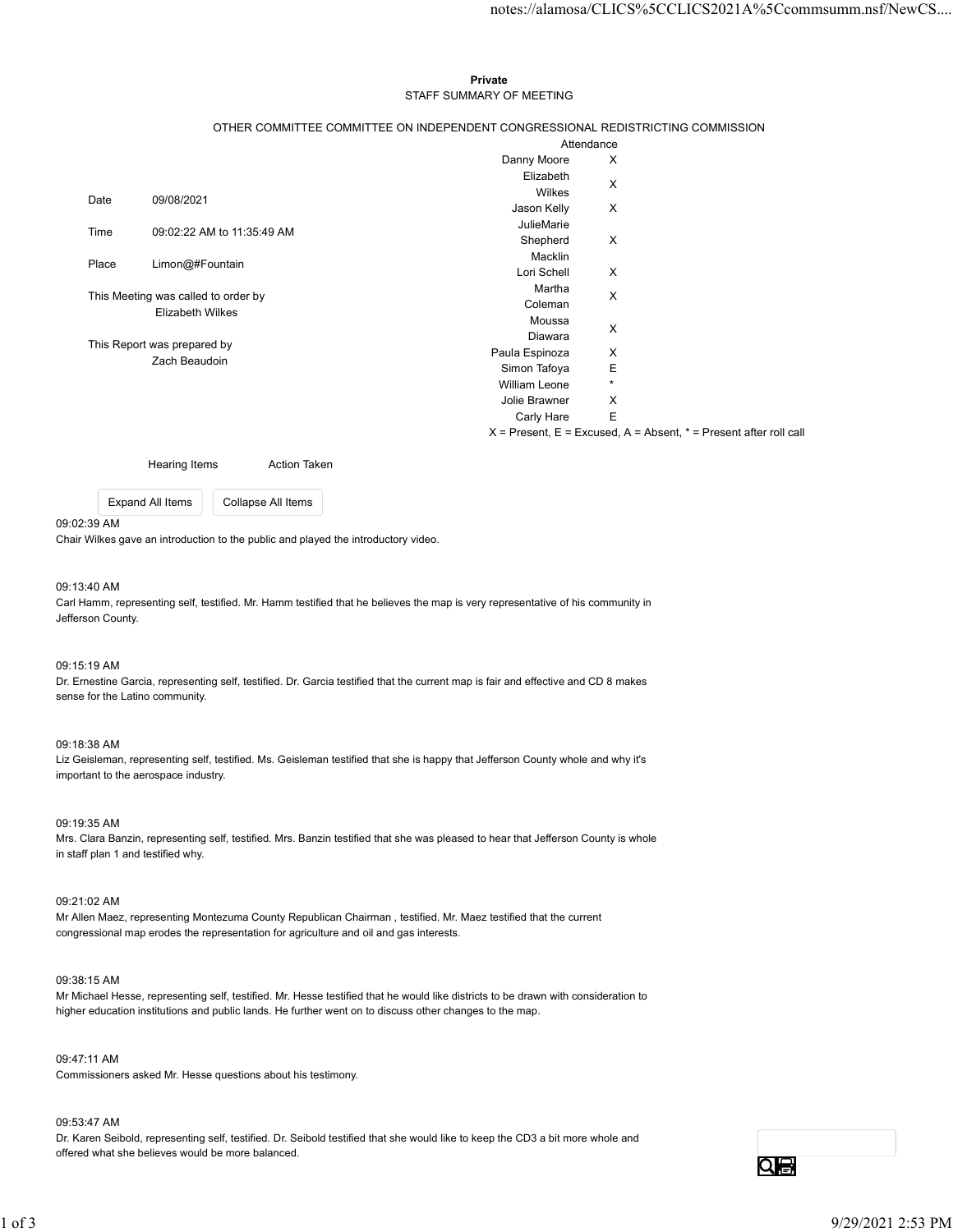09:55:28 AM

Mrs. Rebecca White, representing self, testified. Mrs. White testified that Gunnison County belongs in CD3 and asked that the commission watch counties.

10:04:25 AM Jay Misany, representing self, testified. Mr. Misany testified that he would like to keep CD3 whole with priorities given to economics and water.

10:05:17 AM Mrs Tricia Canonico , representing self, testified. Mrs. Canonico testified that she would like Larimer County in a CD with Boulder County.

10:06:56 AM Alden Savoca, representing self, testified. Mr. Savoca testified that he would like an East - West district and stated CD3 has stayed the same and worked well for rural Colorado.

10:17:26 AM Commissioners asked Mr. Savoca questions on his testimony.

10:21:14 AM

Ms Marjory Norskog, representing self, testified. Ms. Norskog testified that Larimer County relies on their commissioners to advocate for their interests and their citizens are cut up into three CDs.

10:22:43 AM

Rachel Gabel, representing self, testified. Ms. Gabel testified that she would prefer that the commission edit the preliminary map rather than adopt the staff map 1.

10:33:15 AM Mr Allan Miller, representing self, testified. Mr. Miller would like to keep the Western slope together.

10:39:16 AM Mrs. Breta Ross, representing self, testified. Mrs. Ross testified that she likes staff plan 1 despite being a proponent of the Southern district.

10:54:26 AM Commissioners continued to ask Mrs. Ross questions on her testimony.

11:03:59 AM Mr. Dennis Sands, representing self, testified. Mr. Sands testified that he supports the preliminary maps and would like them to be tweaked. 11.03.59 AM<br>
M. Demas Sands, representing self, testified, Mr. Sands testified that he supports the preliminary maps and would like them to<br>
the Demas Sand<br>
11:11:30 AM<br>
MS Sue Hanten, representing self, testified, Mr. Cuc

11:11:30 AM MS Sue Hansen, representing Montrose County, testified. Ms. Hansen testified that would like the maps to reflect water basins and that they prefer the preliminary map.

11:23:24 AM Mr. Gerald Cuca, representing self, testified. Mr. Cuca testified that the Western Slope is much different than the Eastern Slope.

11:24:26 AM

Ms Mackensey Hansen, representing self, testified. Ms. Hansen testified that she likes CD3 in the preliminary plan and does not want to mix urban rural areas.

11:26:33 AM